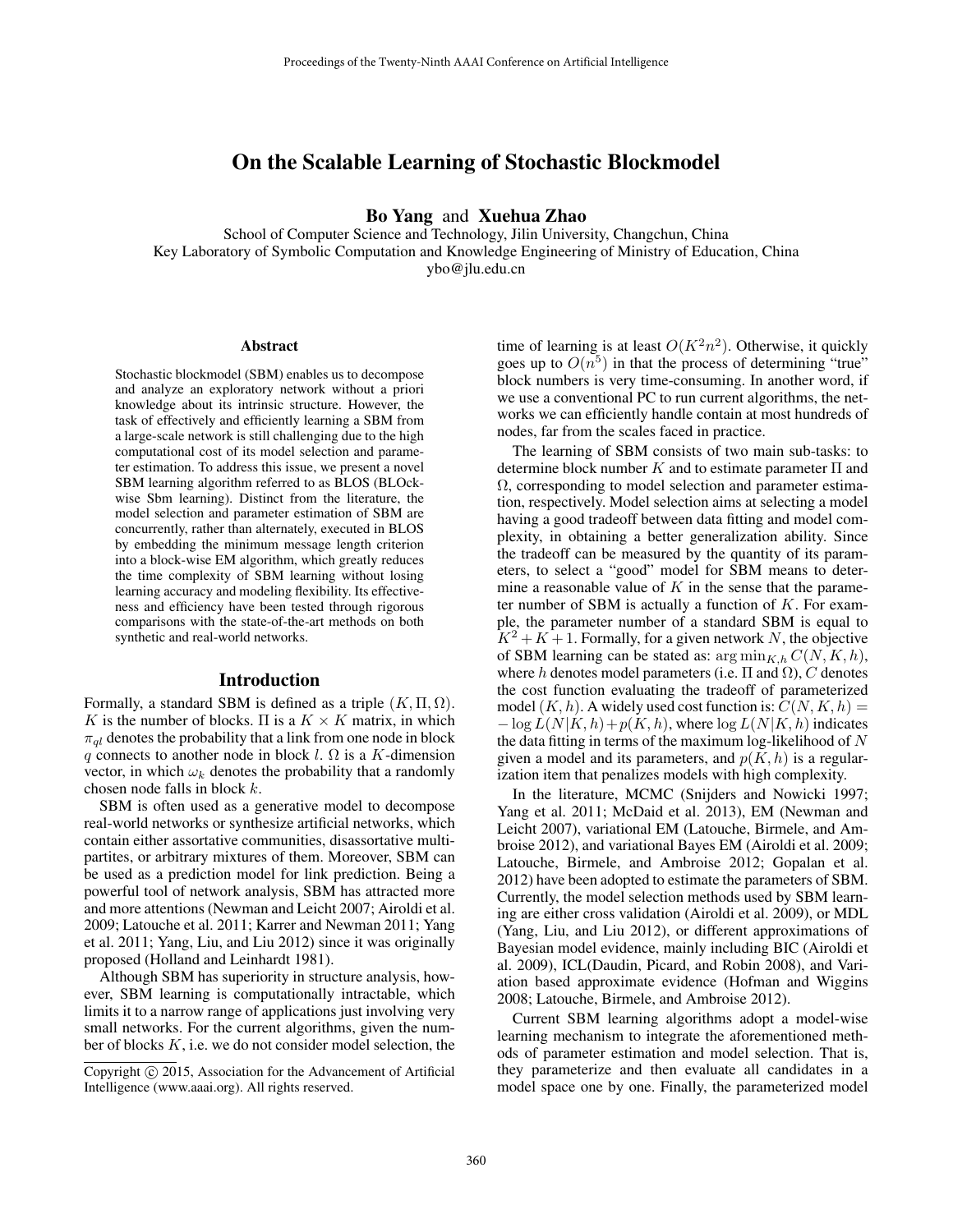with the best evaluation is selected. Let  $[K_{min}, K_{max}]$  denote a model space, the pseudo codes of model-wise learning mechanism can be described as follows:

FOR 
$$
K = K_{min}
$$
:  $K_{max}$ : 1  
estimate *h* for a given *K*;  
compute  $C(N, K, h)$ ;  
 $(K, h)^* = \arg \min_{K, h} C(N, K, h)$ .

For an exploratory network we usually have no idea about its true block number, hence a complete model space  $[1, n]$ should be exhaustively searched in order to safely find out it. As a result, an extremely expensive computational cost will be resulted by such a model-wise learning. For example, if  $h$  is estimated by an EM-like algorithm, such as SILvb (Latouche, Birmele, and Ambroise 2012), the entire time of model-wise learning will be  $O(n^5)$ .

So far, how to significantly improve the scalability of SBM learning while retaining its learning accuracy and modeling flexibility, in order to properly handle large-scale exploratory networks, is still an open problem. In this work, we will address this problem from two new perspectives, and accordingly our main contributions are twofold.

(1) To reduce the time complexity of parameter estimation by presenting a new SBM model.

Note that, if one adopts EM-like algorithms to estimate parameters, the calculation of Π is the most expensive and dominates the entire time of parameter estimation. In view of this, an indirect rather than direct way is suggested to perform the calculation of Π. In doing so, we first present a new SBM model, referred to as fine-gained SBM (fg-SBM for short), in which Π, a block-to-block connection matrix, is replaced with Θ, a newly introduced block-to-node connection matrix, so that  $\Theta$  is readily calculated with a much fewer time while ensuring Π can be exactly represented in terms of Θ together with other parameters. In this way, it is expected to reduce the time of parameter estimation while preserving the flexibility of block modeling. It is also important that, the posterior distribution of  $Z$  (the laten variable of SBM) can be analytically derived from Θ, and thereby one can directly calculate it by an exact EM instead of estimating an approximate posterior via variational techniques. In what follows, one will see how this feature enables us to derive a much more efficient mechanism to learn SBM.

(2) To reduce the time complexity of model selection by presenting a block-wise learning mechanism.

As mentioned above, current SBM learning algorithms adopt a model-wise learning mechanism to integrate parameter estimation and model selection, in which the processes of parameterizing and evaluating respective candidate models are completely independent of each other. Accordingly, much of the information that could be shared with each other has to be recalculated for each candidate, leading to a very high computational cost. In view of this, we propose a bock-wise learning algorithm named as BLOS (BLock-wise Sbm learning) to efficiently learn the proposed fg-SBM. Instead of the "serial" learning mechanism adopted by current SBMs, the proposed BLOS ingeniously integrates the minimum message length (MML) criterion into a block-wise EM algorithm to achieve a "parallel" learning process, in which

the model selection and parameter estimation are executed concurrently in the scale of blocks. In this way, it is expected to greatly reduce the time complexity of SBM learning while preserving its accuracy, which enables BLOS to efficiently and effectively handel much larger networks. To the best of our knowledge, this is the first effort in the literature to propose a block-wise SBM learning algorithm.

# Model and Method

### The reparameterization of stochastic blockmodel

Let  $A_{n \times n}$  be the adjacency matrix of a binary network  $N$  containing  $n$  nodes. The fine-gained SBM (fg-SBM for short) is defined as a triple  $X=(K, \Theta, \Omega)$ . K is the number of blocks. Θ is a  $K \times n$  block-node coupling matrix, in which  $\theta_{ki}$  depicts the probability of a node from block k connecting to node j.  $\Omega$  is still the prior of block assignment. In addition, from  $N$  one can deduce a latent block indicator Z, a  $n \times K$  matrix, indicating the relationship between node and block assignment.  $z_{ik} = 1$  if node i is assigned to block k, otherwise  $z_{ik} = 0$ . It is easy to proof, in terms of the reparameterized Θ, the block-block coupling matrix Π in the standard SBM can be represented as  $\Pi = \Theta Z D^{-1}$ , where D=block-diag $\{n\omega_1^{-1}, \cdots, n\omega_K^{-1}\}.$ 

According to fg-SBM, one can generate a synthetic net with a block structure by: 1) assigning a node to block  $k$  according to  $\omega_k$ ; 2) generating a link from node i to j according to the Bernoulli distribution with a parameter  $\theta_{ki}$ , where  $k$  indicates the block to which node  $i$  belongs. Accordingly, the log-likelihood of a network to be generated is:

$$
\log p(N|X) = \sum_{i=1}^{n} \log \sum_{k=1}^{K} (\prod_{j=1}^{n} f(\theta_{kj}, a_{ij})) \omega_k \qquad (1)
$$

where  $f(x, y) = x^y (1 - x)^{(1 - y)}$  is a Bernoulli distribution. Considering  $Z$  as a latent variable, then the log-likelihood of complete data given a fg-SBM is:

$$
\log p(N, Z|X) = \sum_{i=1}^{n} \sum_{k=1}^{K} z_{ik} (\sum_{j=1}^{n} \log f(\theta_{kj}, a_{ij}) + \log \omega_k) \quad (2)
$$

### A block-wise SBM learning algorithm

In contrast to the model-wise mechanism adopted by current SBM learning, we provide a block-wise learning mechanism to concurrently perform parameter estimation and model selection, described as follows:

Initialize block candidate set:  $B = \{b_1, \dots, b_{K_{max}}\};$ REPEAT FOR  $\forall b \in B$  DO evaluate block b; IF  $b$  is good enough parameterize  $b$ ; ELSE  $B \leftarrow B - \{b\};$ compute  $C(N, B, \tilde{h})$ , the cost of current model; UNTIL C is convergent or  $||B|| < K_{min}$ ;

In the framework, candidates in the scale of blocks, rather than in the scale of full models, are parameterized and evaluated in turn. The processes of handling respective candidate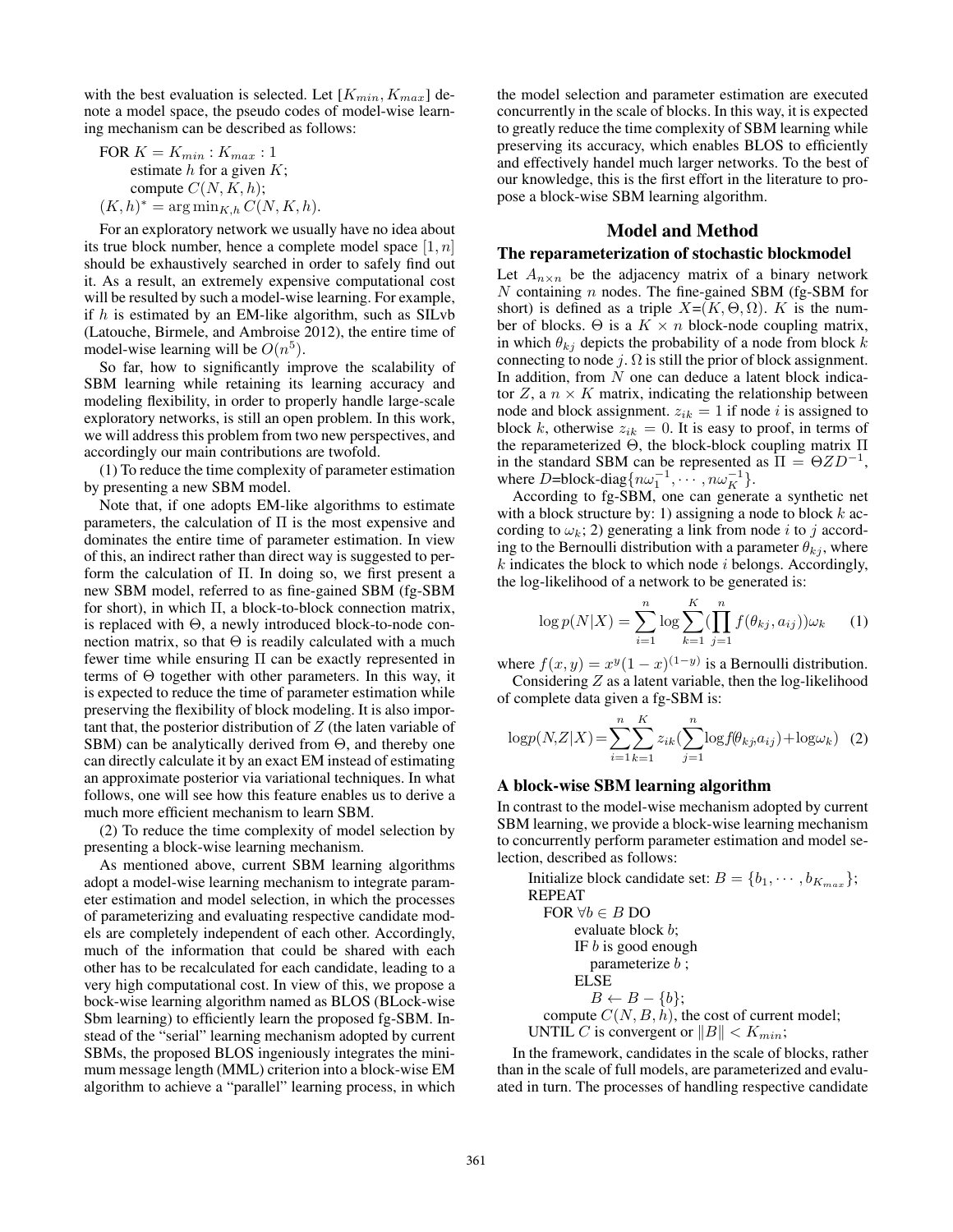blocks are dependent. The information obtained from the parameterization and evaluation of one block can be instantly used for handling next blocks, which will avoid a great deal of duplicated calculations in the whole process of learning. Moreover, during the course of block-wise learning, only the blocks that are evaluated as good enough will be further considered to estimate their parameters. Otherwise, they will be removed from candidate set and not considered anymore.

To implement the framework, we integrate MML into a block-wise EM algorithm to evaluate and parameterize each block, respectively. We choose MML as an evaluation criterion mainly because MML sufficiently considers the prior of models, and more importantly as we can see next, such a prior enables MML to be readily integrated into the above block-wise learning framework.

The derivation of cost function Given  $N$ , we expect to select an optimal  $X$  from its model space to properly fit and to precisely predict the behaviors of the network. According to the MAP principle (maximum a posteriori), the optimal  $X$  given network  $N$  will be the one with the maximum posterior probability. Moreover, we have:  $p(X|N) \propto$  $p(N|X)p(X)$ , where  $p(X|N)$ ,  $p(N|X)$  and  $p(X)$  denote the posteriori of  $X$  given  $N$ , the likelihood of  $N$  given  $X$ , and the prior of  $X$ , respectively. Next, we will derive the form of  $\log p(X|N)$ , i.e. the cost function  $C(N, X)$ , from an integration of MML, standard SBM and fg-SBM.

MML selects models by minimizing the code-length of both data and model. Formally, the cost function of MML is (Lanterman 2001; Figueiredo and Jain 2002):

$$
C(N, X) = -\log p(N|X) - \log p(X)
$$
  
+ 
$$
\frac{1}{2} \log |\mathbf{I}(X)| + \frac{d}{2} (1 + \log \kappa_d)
$$
 (3)

where  $d$  is dimension of  $X$  (i.e. the number of parameters of X),  $I(X) \equiv -E[D_X^2 \log p(N|X)]$  is the Fisher information matrix and  $|I(X)|$  denotes its determinant, and  $\kappa_d$ approaches  $(2\pi e)^{-1}$  as d grows.

We start our derivation from a standard SBM, denoted as  $X_S = (K, \Pi, \Omega)$ . Since it is not easy to analytically get  $I(X_S)$ , we turn to the Fisher information matrix of complete data likelihood,  $\mathbf{I}_c(X_S) \equiv -E[D^2_{X_S} \log p(N, Z|X_S)],$ which is the upper-bound of  $I(X_S)$  (Titterington et al. 1985). The log-likelihood of complete data given a  $X<sub>S</sub>$  is:

$$
\log p(N, Z|X_S) = \sum_{i=1}^{n} \sum_{k=1}^{K} z_{ik} \log \omega_k
$$
  
+ 
$$
\sum_{i=1}^{n} \sum_{j=1}^{n} \sum_{q=1}^{K} \sum_{l=1}^{K} z_{iq} z_{il} \log \pi_{ql}^{a_{ij}} (1 - \pi_{ql})^{1 - a_{ij}}
$$

From the log-likelihood,  $I_c(X_S)$  is derived as:

$$
\mathbf{I}_c(X_S) = \text{block-diag}\{n\omega_1^{-1}, \dots, n\omega_K^{-1},
$$

$$
\frac{n^2\omega_1\omega_1}{\pi_{11}(1-\pi_{11})}, \dots, \frac{n^2\omega_1\omega_K}{\pi_{1K}(1-\pi_{1K})}, \dots,
$$

$$
\frac{n^2\omega_K\omega_1}{\pi_{K1}(1-\pi_{K1})}, \dots, \frac{n^2\omega_K\omega_K}{\pi_{KK}(1-\pi_{KK})}\}
$$

Accordingly, we have:

$$
|\mathbf{I}_c(X_S)| = n^{2K^2 + K} \prod_{k=1}^K \omega_k^{-1} \prod_{q=1}^K \prod_{l=1}^K \frac{\omega_q \omega_l}{\pi_{ql}(1 - \pi_{ql})} \tag{4}
$$

We use a noninformative prior to depict the lack of knowledge about model parameters, in which the prior of  $\Omega$  and  $\Pi$  are independent and the priori of respective  $\pi_{ql}$  are also independent. Specifically, we have:  $p(X_S)$  =  $p(\omega_1, ..., \omega_k) \prod^{K}$  $q=1$  $\prod^K$  $\prod_{l=1} p(\pi_{ql}), p(\omega_1, ..., \omega_k) \propto \sqrt{|\mathbf{I}(\Omega)|}$  =  $(\prod^K$  $\prod_{k=1}^{n} \omega_k$ )  $^{-\frac{1}{2}}$  and  $p(\pi_{ql}) \propto \sqrt{|\mathbf{I}(\pi_{ql})|} = (\pi_{ql}(1 - \pi_{ql}))^{-\frac{1}{2}}$ .

Based on above analysis, overall we have:

$$
C(N, X_S) = -\log p(N|X_S) + \frac{1}{2} \sum_{q=1}^{K} \sum_{l=1}^{K} \log \omega_q \omega_l
$$
  
+ 
$$
\frac{2K^2 + K}{2} \log n + \frac{K^2 + K}{2} (1 + \log \kappa_d)
$$
 (5)

Now let us connect two SBMs, i.e.,  $X_S$  and X. Note that: 1) Π can be represented as  $\Theta ZD^{-1}$ ; and 2) Z is independent on  $\Pi$  and  $\Theta$  given K and  $\Omega$ , respectively. So, we have:  $\log p(N|X_S) = \log \sum_{Z} p(N, Z|K, \Pi, \Omega)$ 

$$
Q(N|AS) = \log \sum_{Z} p(N, Z|K, H, \Omega)
$$
  
=  $\log \sum_{Z} p(N|Z, K, \Pi, \Omega)p(Z|K, \Omega)$   
=  $\log \sum_{Z} p(N|Z, K, \Theta Z D^{-1}, \Omega)p(Z|K, \Omega)$   
=  $\log \sum_{Z} p(N, Z|K, \Theta, \Omega)$   
=  $\log p(N|K, \Theta, \Omega) = \log p(N|X).$ 

In addition, we have: 1) K and  $\Omega$  in  $X_S$  and X are the same, and 2) the parameters of zero-probability block (i.e.  $\omega_k = 0$ ) will not make any contribution to total code-length. Let  $K_g \leq K$  be the number of greater-than-zero probability blocks, then Eq. 5 becomes:

$$
C(N, X) = -\log p(N|X) + \frac{1}{2} \sum_{\omega_q > 0} \sum_{\omega_l > 0} \log \omega_q \omega_l
$$
  
+ 
$$
\frac{2K_g^2 + K_g}{2} \log n + \frac{K_g^2 + K_g}{2} (1 + \log \kappa_d)
$$
 (6)

Optimization method According to information theory, the cost in terms of Eq. 6 is the sum of code-length of data, denoted by the minus likelihood  $-\log p(N|X)$ , and codelength of model, denoted by the remaining part. While, from Bayesian point, the minus of Eq. 6 can be regarded as the posteriori of X,  $\log p(X|N)$ , which is the sum of a loglikelihood  $\log p(N|\tilde{X})$  and a priori  $-\frac{1}{2}\sum_{q}\sum_{l}\log \omega_q \omega_l$  –  $\frac{2K_g^2 + K_g}{2} \log n - \frac{K_g^2 + K_g}{2} (1 + \log \kappa_d)$ . It means to minimize Eq. 6 is to maximize the posteriori. Next, we use a standard EM to estimate an optimal X by maximizing  $\log p(X|N)$ . Its E-step and M-step are designed respectively as follows.

**E-step**: Given N, K, and  $h^{(t-1)}$ , where h and t respectively denote the parameters  $(\Theta, \Omega)$  and the current iteration, to compute the conditional expectation of complete log-likelihood, i.e., the Q-function.

$$
Q(h, h^{(t-1)}) = \sum_{i=1}^{n} \sum_{k=1}^{K} \gamma_{ik} \sum_{j=1}^{n} \log f(\theta_{kj}, a_{ij}) + \log \omega_k
$$
 (7)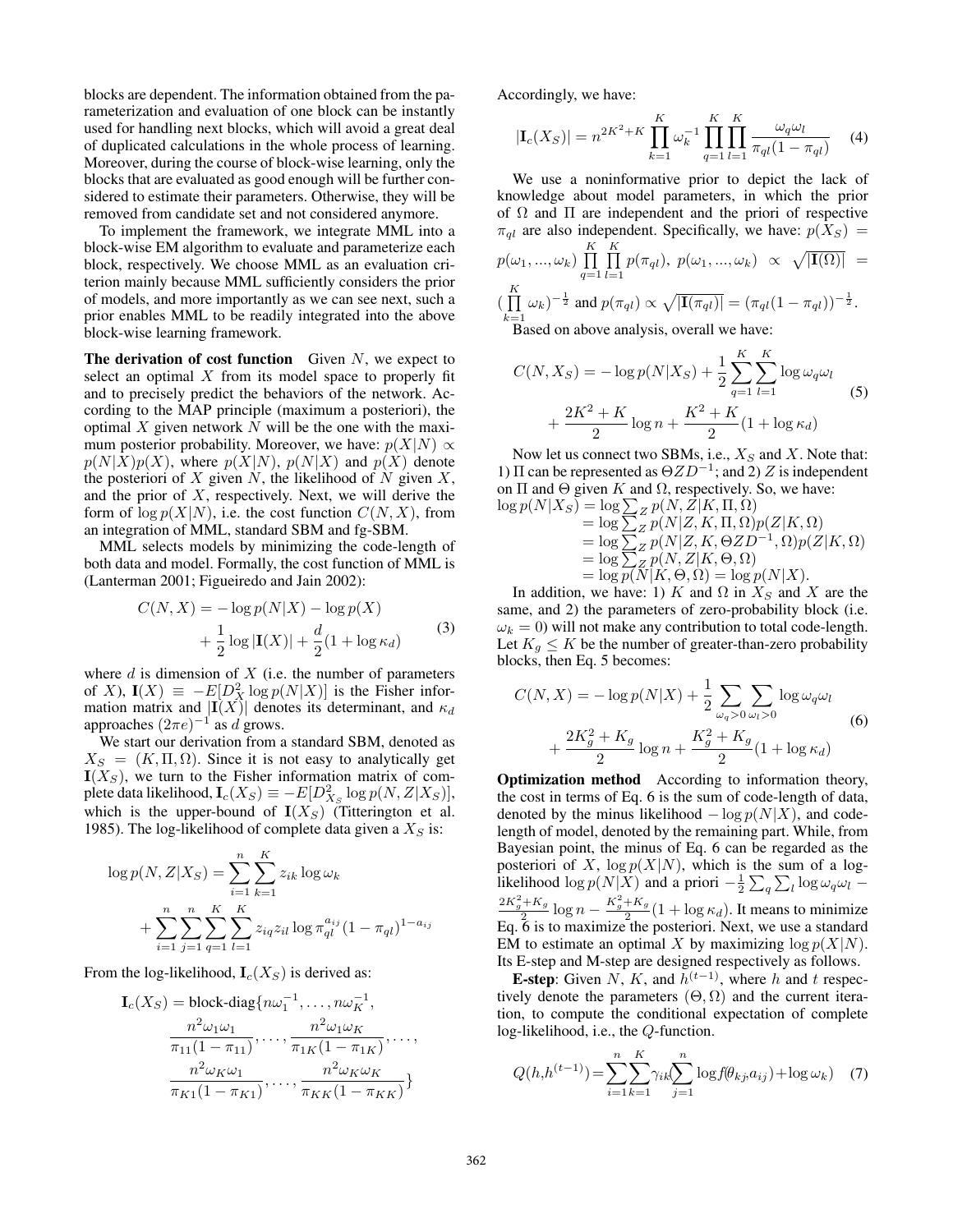where  $\gamma_{ik} = E[z_{ik}; h^{(t-1)}]$  denotes the posteriori probability of node *i* belonging to block k given  $h^{(t-1)}$ . We have:

$$
\gamma_{ik} = \frac{\omega_k^{(t-1)} \prod_{j=1}^n f(\theta_{kj}^{(t-1)}, a_{ij})}{\sum_{k=1}^K \omega_k^{(t-1)} \prod_{j=1}^n f(\theta_{kj}^{(t-1)}, a_{ij})}
$$
(8)

**M-step:** To maximize  $Q(h, h^{(t-1)}) + \log p(h)$ , where  $\log p(h) = -\frac{1}{2} \sum_{i=1}^{n}$ P  $\sum_{\omega_l>0} \log \omega_q \omega_l - \frac{2K_g^2 + K_g}{2} \log n -$ 

 $\frac{K_g^2 + K_g}{2}$  (1+log  $\kappa_d$ ). By solving this optimization with a constraint  $\sum_{k=1}^{K} \omega_k = 1$ , we have:

 $\omega_q$ >0

$$
\begin{cases}\n\omega_k^{(t)} = \frac{\max\{0, \sum_{i=1}^n \gamma_{ik} - K_g\}}{\sum_{j=1}^K \max\{0, \sum_{i=1}^n \gamma_{ij} - K_g\}} \\
\theta_{kj}^{(t)} = \frac{\sum_{i=1}^N a_{ij} \gamma_{ik}}{\sum_{i=1}^N \gamma_{ik}}\n\end{cases} \tag{9}
$$

Note that, the parameter  $\Pi$  of standard SBM can also be iteratively computed in terms of  $\gamma$ , as follows:

$$
\pi_{pl} = \frac{\sum_{i} \sum_{j} \gamma_{ip} \gamma_{jl} a_{ij}}{\sum_{i} \sum_{j} \gamma_{ip} \gamma_{jl}}
$$
(10)

It is easy to verify, the complexity of calculating Θ of fg-SBM according to Eq.9 is  $O(Kn^2)$ , yet the time of calculating  $\Pi$  according to Eq.10 is  $O(K^2n^2)$ .

Since the prior of block assignment  $\Omega$  characterizes the normalized distribution of block size, the calculation of  $\omega_k$ in Eq.9 partially reflect the process of block-wise model selection, in which blocks being not sufficiently supported by data will be annihilated timely. More specifically, for each individual block  $k$ ,  $\omega_k$  will become and thereafter keep zero if its expectation size at present, i.e.  $\sum_{i=1}^{n} \gamma_{ik}$ , is less than the number of existing blocks.

If one considers such a model selection as a voting game, Eq.9 actually implies a new mechanism design particularly for SBM learning according to MML, in which candidates will be disqualified and then timely excluded from the current playoff of the game if the votes they have won from all nodes are less than the total number of existing candidate blocks. Note that, the threshold for qualifying individual blocks, i.e.  $K_g$ , is not fixed but self-adjusted during whole learning process. That is to say, the regulations of threshold at different stages will be self-adaptive to the block parameterization (in terms of the calculation of  $\Theta$  and  $\Gamma$ ) and block evaluation (in terms of the calculation of  $\Omega$ ) of both previous and current playoffs. The self-adaption of evaluating criterion is one of main features of block-wise SBM learning. In addition, the criterions at different stages will be evolving from strict to loose with the gradual reduction of candidates during playoffs, implying many trivial blocks will be removed as early as possible and thereby considerable computational cost of corresponding parameterization will be saved in this way.

The mechanism of block-wise SBM learning Based on the above analysis, Table 1 summarizes the detailed mechanism of block-wise SBM learning. Corresponding to the aforementioned framework, the evaluation, selection, parameterization and annihilation of blocks are performed in a block-wise mode within a FOR-loop.

Table 1: The implementation of block-wise SBM learning

| <b>Algorithm BLOS</b>                                                                                                                                                                                                                                                |
|----------------------------------------------------------------------------------------------------------------------------------------------------------------------------------------------------------------------------------------------------------------------|
| Input: $N, K_{min}, K_{max}$                                                                                                                                                                                                                                         |
| Output: $X$ and $Z$                                                                                                                                                                                                                                                  |
| Initial: $B = \{b_1, , b_{Kmax}\}; t \leftarrow 0; K_g \leftarrow K_{max}; \varepsilon; \Theta^{(0)};$<br>01                                                                                                                                                         |
| $\Omega^{(0)};u_{ik}^{(0)} \leftarrow \textstyle \prod_{j=1}^n f(\theta_{kj}^{(0)}, a_{ij}), \text{for } i=1,,n \text{ and } \forall b_k \in B;$<br>02                                                                                                               |
| <b>REPEAT</b><br>03                                                                                                                                                                                                                                                  |
| $t \leftarrow t + 1$ :<br>04                                                                                                                                                                                                                                         |
| FOR $\forall b_k \in B$ DO<br>05                                                                                                                                                                                                                                     |
| $\gamma_{ik}^{(t)} \leftarrow \frac{\omega_k^{(t-1)} u_{ik}^{(t-1)}}{\sum_{b_i \in B} \omega_j^{(t-1)} u_{ij}^{(t-1)}}$ , for $i = 1, , n$ ;<br>06                                                                                                                   |
| $\omega_k^{(t)} \leftarrow \frac{\max\{0, \sum_{i=1}^n \gamma_{ik}^{(t)} - K_g\}}{\sum_{b_i \in B} \max\{0, \sum_{i=1}^n \gamma_{ij}^{(t)} - K_g\}};$<br>07                                                                                                          |
| $S \leftarrow \sum_{b_j \in B} \omega_j^{(t)};$<br>08                                                                                                                                                                                                                |
| $\omega_i^{(t)} \leftarrow \omega_i^{(t)} S^{-1}, \forall b_j \in B;$<br>09                                                                                                                                                                                          |
| IF $\omega_k^{(t)} > 0$ THEN<br>10                                                                                                                                                                                                                                   |
| $\begin{array}{l} \theta^{(t)}_{k i} \leftarrow \frac{\sum_{i=1}^{n} a_{ij} \gamma^{(t)}_{ik}}{\sum_{i=1}^{n} \gamma^{(t)}_{ik}}, \text{for } i=1,,n;\\ u^{(t)}_{ik} \leftarrow \prod_{i=1}^{n} f(\theta^{(t)}_{kj}, a_{ij}), \text{for } i=1,,n; \end{array}$<br>11 |
| 12                                                                                                                                                                                                                                                                   |
| <b>ELSE</b><br>13                                                                                                                                                                                                                                                    |
| 14<br>$K_a \leftarrow K_a - 1$ ;                                                                                                                                                                                                                                     |
| $B \leftarrow B - \{b_k\}$<br>15                                                                                                                                                                                                                                     |
| 16<br><b>ENDIF</b>                                                                                                                                                                                                                                                   |
| 17<br><b>ENDFOR</b>                                                                                                                                                                                                                                                  |
| $X^{(t)} \leftarrow \{K_q, \Theta^{(t)}, \Omega^{(t)}\};$<br>18                                                                                                                                                                                                      |
| compute $C(N, X^{(t)})$ by Eq. 6;<br>19                                                                                                                                                                                                                              |
| UNTIL $ C(N, X^{(t-1)}) - C(N, X^{(t)})  < \varepsilon$ or $K_q < K_{min}$ ;<br>20                                                                                                                                                                                   |
| $X \leftarrow X^{(t)}$<br>21                                                                                                                                                                                                                                         |

Time complexity analysis The nested REPEAT and FOR loops are the most time-consuming in BLOS, which dominate the whole time of learning. In the body of FORloop, it takes  $O(nK_q)$  time to calculate  $\gamma_k$  in line 06 and  $\omega_k$  in line 07, respectively, and takes  $O(n^2)$  time to calculate  $\theta_k$  in line 11 and  $u_{k}$  in line 12, respectively. Accordingly, the FOR-loop takes  $O(nK_g^{(t)}K_g^{(t)} + n^2K_g^{(t+1)})$ time, where  $K_g^{(t)}$  denotes the size of set B at the t-th iteration of REPEAT-loop. Cost computation in line 19 takes  $O(n^2 K_g^{(t+1)} + (K_g^{(t+1)})^2)$  time. So, it will take  $O(nK_g^{(t)}K_g^{(t)}+n^2K_g^{(t+1)}+(K_g^{(t+1)})^2) time$ to perform the  $t$ -th REPEAT-loop. Thus, the complexity of REPEAT-loop is  $O(\sum_{t=1}^{T} n^2 K_g^{(t)})$ , where T is number of total iterations. Note that, the initialization of all  $u_{ik}^{(0)}$  takes  $O(n^2 K_{max})$  time, so the total time complexity of BLOS is  $O(\sum_{t=1}^{T} n^2 K_g^{(t)} + n^2 K_{max})$ . Since  $K_g^{(t)} \le K_{max}$ , in the worst case, the time of BLOS is bounded by  $O(Tn^2 K_{max})$ . If the real number of blocks (say  $K$ ) is known, the worst time of BLOS is  $O(Tn^2 K)$  by initializing  $K_{max} = K$ . Otherwise, it will be  $O(Tn^3)$  by initializing  $K_{max} = O(n)$ .

### **Validations**

Next, we design experiments oriented toward evaluating the accuracy, the scalability, and the tradeoff between accuracy and scalability of BLOS. In order to sufficiently demonstrate the superiority of BLOS, Four state-of-the-art SBM learning methods, VBMOD (Hofman and Wiggins 2008), GSMDL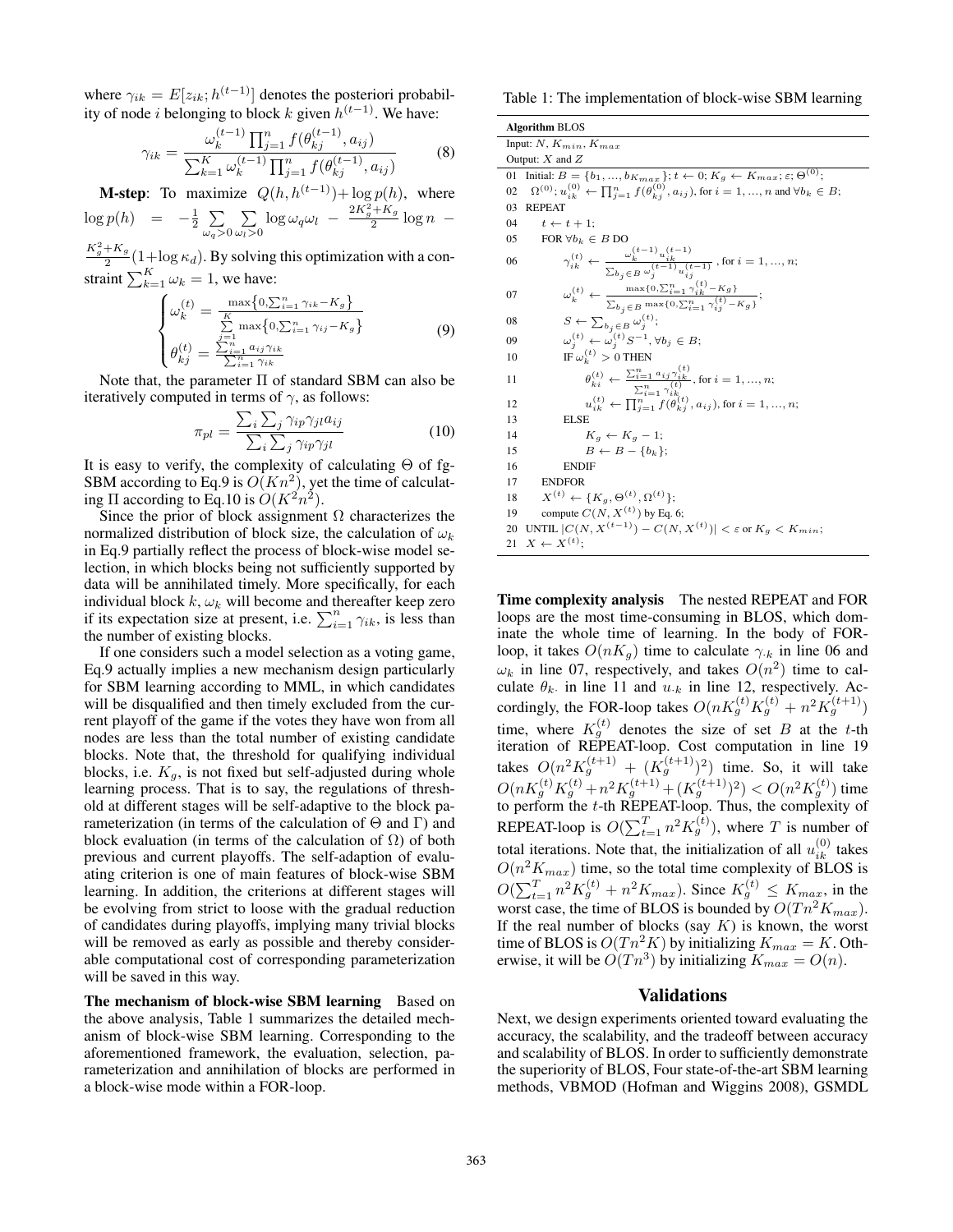(Yang, Liu, and Liu 2012), SICL (Daudin, Picard, and Robin 2008) and SILvb (Latouche, Birmele, and Ambroise 2012), are selected as comparative methods, whose rationale and time complexity are summarized in Table 2. All experiments are performed on a conventional personal computer with a 2GH CPU and a 4GB RAM.

Table 2: Time complexity of SBM learning algorithms

| Algorithm         | Parameter Model Learning      |      |   | K                    | N/K |
|-------------------|-------------------------------|------|---|----------------------|-----|
|                   | estimation selection strategy |      |   |                      |     |
| <b>BLOS</b>       | <b>BEM</b>                    | MML  | в | $O(TKn^2)$ $O(Tn^3)$ |     |
| <b>VBMOD</b>      | <b>VBEM</b>                   | VAE  | M | $O(TKn^2)$ $O(Tn^4)$ |     |
| <b>GSMDL</b>      | EM                            | MDL  | M | $O(TK^2n^2)O(Tn^5)$  |     |
| SICL.             | VEM                           | ICL  | М | $O(TK^2n^2)O(Tn^5)$  |     |
| SILv <sub>b</sub> | VBEM                          | VAE. | М | $O(TK^2n^2)O(Tn^5)$  |     |

In Table 2,  $K$  is the real number of blocks and  $T$  is the required iterations. "BEM", "VBEM", "VEM" mean "blockwise EM", "variational Bayes EM", "variational EM", respectively. "B" and "M" mean "block-wise" and "modelwise", respectively. "VAE" is the abbreviation of variational based approximate evidence. "K" and "N/K" indicate " $K$  is known " and " $K$  is unknown", respectively. In both cases, we list the worst time complexity of respective algorithms.

Validation on accuracy We first generate three types of synthetic networks according to specific SBMs, which respectively contain a community structure, a hub structure, and a hybrid structure of community and multipartite. Each type of networks is further divided into five groups according to the true block number they contain, i.e.,  $K_{true} = 3$ , 4, 5, 6 or 7. Each group has 100 networks and each network contains 50 nodes. The parameters of three types of SBMs are given as follows:

**Type I**, containing a community structure:  $\pi_{ij} = 0.9 \times$  $I(i = j) + 0.1 \times I(i \neq j)$  and  $\forall k : \omega_k = 1/K_{true}$ .

**Type II**, containing a hub structure:  $\pi_{ij} = 0.9 \times I(i = j)$ or  $i = 1$  or  $j = 1$ ) + 0.1 ×  $I(i \neq j$  and  $i, j \neq 1$ ) and  $\forall k : \omega_k = 1/K_{true}.$ 

Type III, containing a hybrid structure of community and multipartite:  $\forall k, \omega_k = 1/K_{true}$  and block matrix  $\Pi$  takes following form:

$$
\Pi = \begin{bmatrix} p_1 & p_2 & \cdots & p_2 \\ p_2 & p_1 & \cdots & p_2 & p_1 \\ & \ddots & \ddots & \ddots & \vdots \\ & & p_2 & \cdots & p_1 & p_2 \end{bmatrix} \begin{bmatrix} k_1 \\ k_2 \end{bmatrix}
$$

where  $k_1$  and  $k_2$  denote the number of communities and multipartite components, respectively. We have  $k_1 + k_2 =$  $K_{true}$ . When  $K_{true}$  takes 3, 4, 5, 6 and 7 in turn,  $k_1$  takes 1, 2, 3, 3 and 3, accordingly. In this experiment, we set  $p_1 = 0.9$  and  $p_2 = 0.1$ .

For each type of block structure, we calculate the average NMI(normalized mutual information) over 100 synthetic networks for each algorithm; results are given in Table 3, in which the numbers in brackets on the right hand side show the ranks in terms of decreasing average NMI, indicating the accuracy rank of tested algorithms on average. For networks of Type I, SILvb and VBMOD perform slightly better than other algorithms. For networks of Type II and III, SILvb and BLOS perform better than others. VBMOD is stable for community detection, but it fails to handle networks containing beyond community structures.

Validation on computational scalability Next, we use synthetic networks with various scales to test the computing cost of different algorithms. Here, synthetic networks to be used are also generated according to the SBM of Type III. Specifically, its parameters are:  $K_{true} = 8, k_1 = 3, k_2 = 5$ and  $\forall k : \omega_k = 0.125$ . *n* alternatively takes 200, 400, 600, 800, 1000, 2000, 5000, 10000, and 15000. In the case of  $n < 5000$ , we set  $p_1 = 0.5$  and  $p_2 = 0.01$ . Otherwise, we set  $p_1 = 0.1$  and  $p_2 = 0.0001$ . Correspondingly, we generate nine groups of networks with different scales and each group contains 50 randomly generated networks.

For all five algorithms, we set the same model space to search and the same convergence threshold, i.e.,  $K_{min} = 1$ ,  $K_{max} = 20$  and  $\varepsilon = 10^{-4}$ . Fig. 1 shows the actual running time on average of five algorithms. Table 4 shows the NMI of detected block structures for these networks, in which "−" denotes "not available due to out of memory".



Figure 1: Running time in terms of network scale.

Overall, we have following observations: 1) BLOS runs the most efficient and its actual running time is significantly fewer than its competitors. 2) It is computationally intractable for model-wise methods such as SILvb and SICL to process large networks. Note that, SILvb needs to take 5834 seconds to handle 1000 nodes, and the time will sharply increase to 100,788 seconds (28 hours) when handling 2000 nodes. Comparatively, BLOS runs much faster and is able to handle 2000 nodes within 12 seconds, gaining a 8400-fold speedup of SILvb. SICL spends 216,893 seconds (60 hours) to handle 5000 nodes; BLOS only takes 46 seconds to handle the same network, gaining a 4700-fold speedup. 3) VB-MOD adopts a model-wise scheme to learn SBM as well, while it runs much faster than SILvb, SICL and GSMDL. But VBMOD achieves its scalability by greatly simplifying SBM to be learned, i.e. compressing original  $K \times K$  matrix Π into two scalar variables, at the price of losing the flexibility of modeling heterogeneous structures. 4) From Fig. 1 and Table 4, one can observe the best tradeoff between accuracy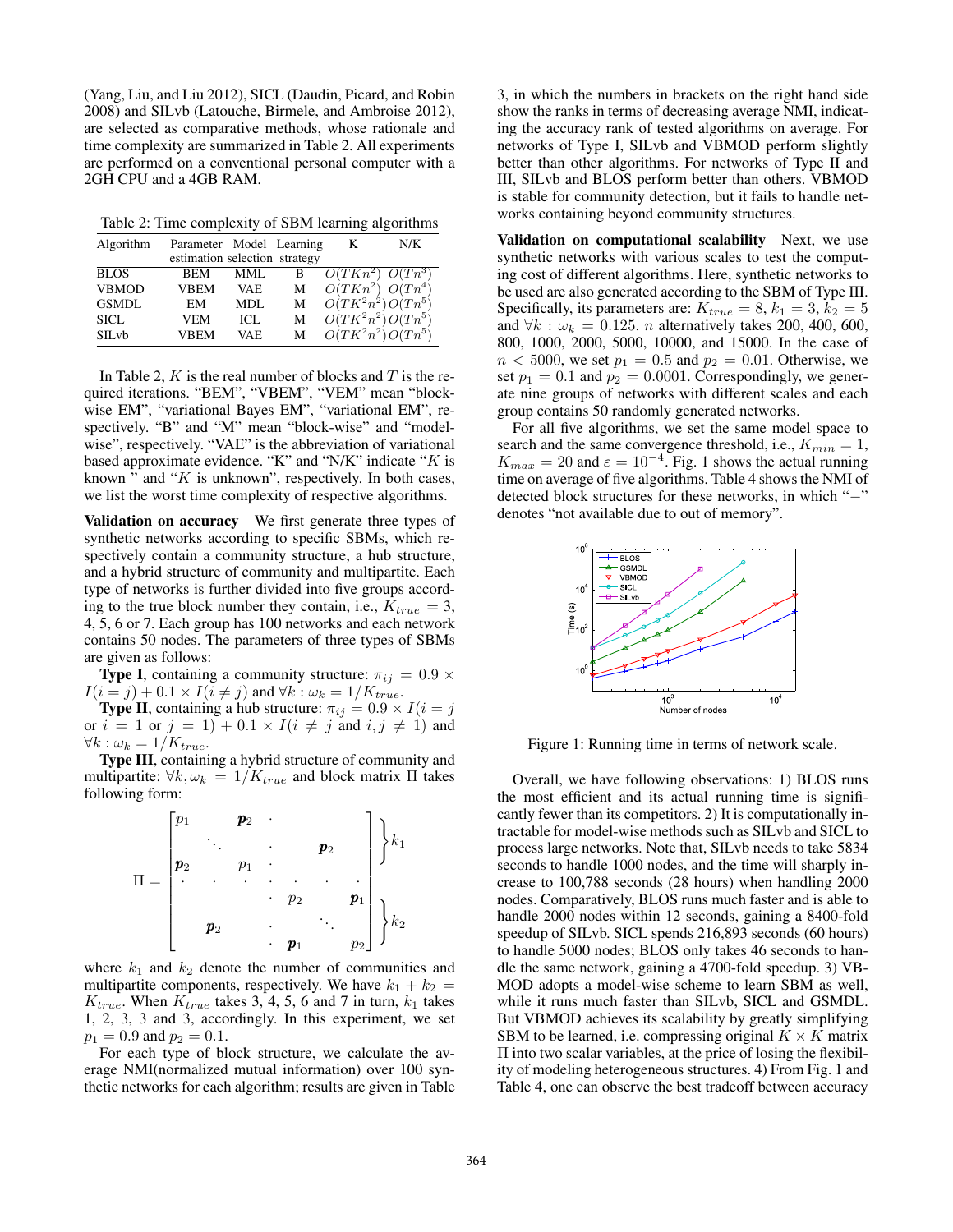Table 3: Accuracy of detected block structures in three types of networks

| Networks of Type I |            |  |  | Networks of Type II |                                                                                                                                          |  |  | Networks of Type III |  |                          |  |  |  |  |                            |
|--------------------|------------|--|--|---------------------|------------------------------------------------------------------------------------------------------------------------------------------|--|--|----------------------|--|--------------------------|--|--|--|--|----------------------------|
| Methods            | $K_{true}$ |  |  | $K_{true}$          |                                                                                                                                          |  |  | $K_{true}$           |  |                          |  |  |  |  |                            |
|                    |            |  |  |                     | Average                                                                                                                                  |  |  |                      |  | Average                  |  |  |  |  | Average                    |
| <b>BLOS</b>        |            |  |  |                     | $0.951$ $0.877$ $0.\overline{966(3)}$ $ 0.997$                                                                                           |  |  |                      |  | $1$ 0.950 0.868 0.963(2) |  |  |  |  | $0.978$ 0.878 $0.971(2)$   |
| <b>GSMDL</b> 0.998 |            |  |  |                     | $0.8940.7830.935(5)$ $  0.9850.99410.8890.7880.931(4)$ $  0.989$                                                                         |  |  |                      |  |                          |  |  |  |  | $0.946\,0.851\,0.957(4)$   |
| <b>VBMOD</b>       |            |  |  |                     | $0.861$ $0.972(2)$ $\vert$ $0.592$ $0.771$ $0.851$ $0.850$ $0.837$ $0.780(5)$ $\vert$ $0.764$ $0.863$ $0.742$ $0.811$ $0.780$ $0.792(5)$ |  |  |                      |  |                          |  |  |  |  |                            |
| <b>SICL</b>        |            |  |  |                     | 0.9400.8370.955(4)                                                                                                                       |  |  |                      |  | 0.9440.8550.960(3)       |  |  |  |  | $0.981$ $0.850$ $0.966(3)$ |
| SILvb              |            |  |  |                     | 0.9990.9470.989(1)                                                                                                                       |  |  |                      |  | $1$ 0.999 0.951 0.990(1) |  |  |  |  | $0.941$ $0.988(1)$         |

and scalability demonstrated by BLOS. That is, compared with state-of-the-art algorithms, BLOS is able to effectively and efficiently handle much larger networks while preserving rather good learning precision.

Table 4: NMI of detections by five algorithms

| Number of nodes BLOS GSMDL VBMOD |       |       |       | SICL. | SILvb |
|----------------------------------|-------|-------|-------|-------|-------|
| 200                              |       | 0.996 | 0.890 |       |       |
| 400                              |       | 0.989 | 0.890 |       |       |
| 600                              |       | 0.937 | 0.890 |       |       |
| 800                              |       | 0.933 | 0.890 |       |       |
| 1000                             |       | 0.924 | 0.890 |       |       |
| 2000                             |       | 0.913 | 0.890 |       |       |
| 5000                             |       | 0.890 | 0.890 |       |       |
| 10000                            | 0.955 |       | 0.890 |       |       |
| 15000                            | 0.940 |       | 0.890 |       |       |

Validation on real-world networks Now we test the performance of algorithms with real-world networks. Total 9 real-world networks are selected, which are widely used as benchmarks to validate the performance of block structure detection or scalability. The structural features of these networks are summarized in Table 5. Some have ground truth block structures. "–" means ground truth is not available.

Table 5: Structural features of 12 real-world networks

| Network  | Type                    |     | # of # of Clustering Average Structure |      |           |
|----------|-------------------------|-----|----------------------------------------|------|-----------|
|          |                         |     | node edge coefficient degree           |      |           |
| Karate   | Undirected 34           | 78  | 0.57                                   | 4.59 | community |
|          | Dolphins Undirected 62  | 159 | 0.26                                   | 5.13 | community |
|          | Foodweb Undirected 75   | 113 | 0.33                                   | 3.01 | hybrid    |
|          | Polbooks Undirected 105 | 441 | 0.49                                   | 8.40 | community |
| Adjnoun  | Undirected 112          | 425 | 0.17                                   | 7.59 | bipartite |
| Football | Undirected 115          | 613 | 0.40                                   | 10.7 | community |
| Email    | Undirected 1133 5451    |     | 0.22                                   | 9.62 |           |
| Polblogs | Directed 1222 16714     |     | 0.32                                   | 27.4 |           |
| Yeast    | Undirected 2224 6609    |     | 0.13                                   | 5.94 |           |

For each algorithm, we fix  $K_{min} = 1$  and set  $K_{max}$  according to Table 6. One can see the running time of BLOS is significantly lower than others, particularly for larger networks. For networks having ground truth, the true block numbers are listed below " $K_{true}$ " in Table 7, and the detected numbers by algorithms are listed behind "/". We adopt NMI to measure the distance between ground truth and detections of algorithms. The last line gives the ranks of respective algorithms in terms of average NMI. BLOS performs the best when processing such real-world networks.

Table 6: Actual running time in real-world networks (s)

| <b>Networks</b> | $K_{max}$ | BLOS  |       | <b>GSMDL VBMOD</b> | SICL. | SILvb  |
|-----------------|-----------|-------|-------|--------------------|-------|--------|
| Karate          | n/2       | 0.13  | 0.23  | 0.19               | 0.34  | 0.42   |
| Dolphins        | n/2       | 0.32  | 1.55  | 0.45               | 4.08  | 2.03   |
| Foodweb         | n/2       | 0.33  | 1.60  | 0.53               | 4.92  | 2.31   |
| Polbooks        | n/2       | 0.96  | 8.06  | 2.02               | 36.80 | 12.76  |
| Adjnoun         | n/2       | 1.10  | 8.09  | 2.12               | 40.08 | 16.34  |
| Football        | n/2       | 1.20  | 8.11  | 2.20               | 42.14 | 18.11  |
| Email           | 100       | 41.09 | 18575 | 389                | 35288 | 78597  |
| Polblogs        | 100       | 43.82 | 26031 | 618                | 44834 | 106034 |
| Yeast           | 100       | 104   | >48h  | 1677               | >48h  | >48h   |
|                 |           |       |       |                    |       |        |

Table  $7 \cdot$  NMI of detections by five algorithms

| Networks $K_{true}$ BLOS |    |          |          | <b>GSMDL VBMOD</b>                | SICL.                 | SILvb    |
|--------------------------|----|----------|----------|-----------------------------------|-----------------------|----------|
| Karate                   | 2. | 0.839/3  | 0.754/4  | 0.837/2                           | 0.792/4               | 0.770/4  |
| Dolphins                 | 2  | 0.660/3  | 0.551/4  | 0.628/4                           | 0.368/3               | 0.387/3  |
| Foodweb                  | 5  | 0.269/4  | 0.185/5  | 0.023/2                           | 0.199/2               | 0.201/2  |
| Polbooks                 | 3  | 0.585/4  | 0.469/6  | 0.512/6                           | 0.458/5               | 0.455/5  |
| Adjnoun                  | 2  | 0.206/5  | 0.193/8  | 0.020/5                           | 0.040/3               | 0.046/3  |
| Football                 | 12 | 0.884/10 | 0.824/10 | 0.862/9                           | 0.910/10              | 0.910/10 |
| avg(rank)                |    |          |          | <b>0.574(1)</b> 0.496(2) 0.480(3) | $0.461(5)$ $0.461(4)$ |          |

# Conclusion

Current SBMs face two main difficulties, which jointly make their learning processes not scalable. (1) Some parameters like  $\Pi$  cannot be estimated in an efficient way; (2) the posterior of Z cannot be explicitly derived due to the dependency of its components. Therefore, one has to assume an approximate distribution of  $Z$  and then turn to variational techniques. While, it is difficult to integrate variational methods with current model evaluation criteria to analytically derive a block-wise learning mechanism, enabling to perform parameter estimation and model selection concurrently. In view of this, we raised a reparameterized SBM and then theoretically derived a bock-wise learning algorithm, in which parameter estimation and model selection are executed concurrently in the scale of blocks. Validations show that BLOS achieves the best tradeoff between effectiveness and efficiency. Particularly, compared to SILvb, a recently proposed method with an excellent learning accuracy, BLOS achieves a  $n^2$ fold speedup, reducing learning time from  $O(n^5)$  to  $O(n^3)$ , while preserving competitive enough learning accuracy.

### Acknowledgements

This work was funded by the Program for New Century Excellent Talents in University under Grant NCET-11-0204,